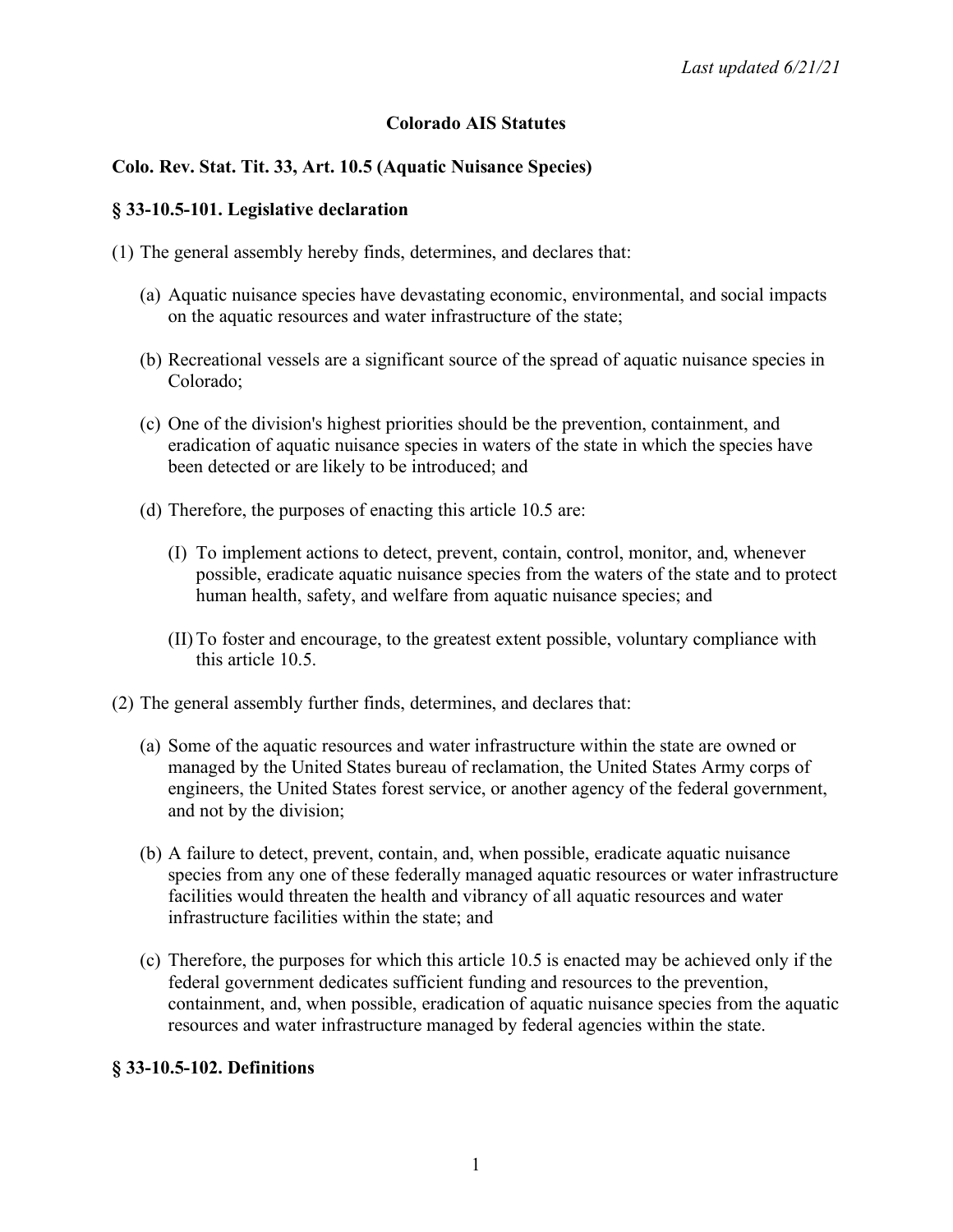As used in this article, unless the context otherwise requires:

(1) "Aquatic nuisance species" means exotic or nonnative aquatic wildlife or any plant species that have been determined by the commission to pose a significant threat to the aquatic resources or water infrastructure of the state.

(2) "Authorized agent" means any person, employee, or representative of local, state, or federal government or any subdivision of the government that is authorized by the government or governmental subdivision to temporarily stop, detain, and inspect a conveyance for aquatic nuisance species.

(3) Repealed by Laws 2012, Ch. 248, § 39, eff. June 4, 2012.

(4) "Conveyance" means a motor vehicle, vessel, trailer, or any associated equipment or containers, including, but not limited to, live wells, ballast tanks, and bilge areas that may contain or carry an aquatic nuisance species.

(5) "Decontaminate" means to wash, drain, dry, or chemically or thermally treat a conveyance in accordance with rules promulgated by the commission in order to remove or destroy an aquatic nuisance species.

(6) "Division" means the division of parks and wildlife created in section 33-9-104.

(7) "Equipment" means an article, tool, implement, or device capable of containing or transporting water.

(8) "Inspect" means to examine a conveyance pursuant to procedures established by the commission by rule in order to determine whether an aquatic nuisance species is present, and includes examining, draining, or chemically treating water in the conveyance.

(8.5) "Motorboat" has the same meaning as set forth in section 33-13-102(1).

(9) "Qualified peace officer" means a Colorado wildlife officer, special parks officer, or special wildlife officer; a parks and recreation officer; a peace officer in the department of public safety; and a peace officer with jurisdiction over any waters of the state.

(10) "Sailboat" has the same meaning as set forth in section 33-13-102(4).

#### **§ 33-10.5-103. Powers and duties of the division--annual report**

(1) (a) In order to prevent, control, contain, monitor, and, whenever possible, eradicate aquatic nuisance species from the waters of the state, the division is authorized to establish, operate, and maintain aquatic nuisance species check stations in order to inspect conveyances pursuant to section 33-10.5-104.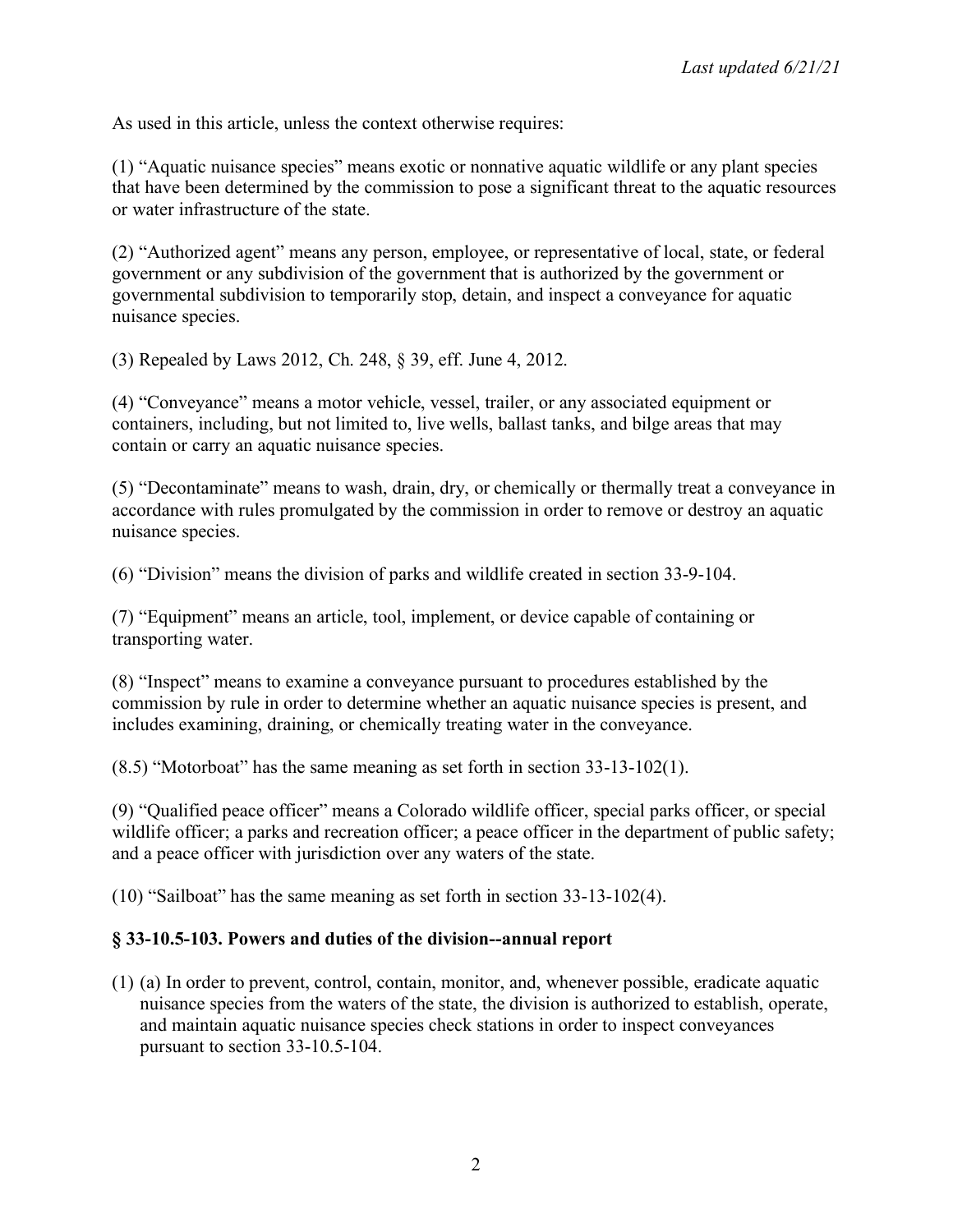(b) (I) The division shall investigate the methods that other states are using with respect to the location and operation of check stations and report pursuant to subsection (5) of this section on its investigation and the implementation of sections 33–10.5–104 (1)(b)(II) and  $33-10.5-105$  (1)(e).

(II) This subsection (1)(b) is repealed, effective September 1, 2025.

(2) Upon a reasonable belief that an aquatic nuisance species may be present, the division may:

(a) Require the owner of a conveyance to decontaminate the conveyance; or

(b) Decontaminate or impound and quarantine the conveyance pursuant to section 33-10.5- 104.

(3) The division may monitor the waters of the state for the presence of aquatic nuisance species, but only if the division has received permission to monitor from the persons controlling access to such waters.

(4) The division shall, in cooperation with the department of public safety, the Colorado office of economic development, the Colorado tourism office, the water conservation board created in section 37-60-102, C.R.S., and the department of agriculture, develop a strategic statewide plan to prevent, control, monitor, educate persons about, and, whenever possible, eradicate aquatic nuisance species.

(5) Notwithstanding section 24-1-136(11)(a)(1), beginning on January 15, 2009, and on or before January 15 of each year thereafter, the division and the water conservation board created in section 37-60-102, shall make an annual report of the efforts in addressing aquatic nuisance species in Colorado for the preceding calendar year to the joint house agriculture, livestock, and natural resources committee and the senate agriculture, natural resources, and energy committee, or its successor committee. Each such report shall set forth a complete operating and financial statement covering the aquatic nuisance species operations of the division during the year.

# **§ 33-10.5-104. Inspection of conveyances--impoundment and quarantine**

(1)(a) Every qualified peace officer is authorized to enforce this article; except that such officer shall have a reasonable belief that a conveyance may contain an aquatic nuisance species before the officer orders the conveyance decontaminated or impounded and quarantined.

(b) Every qualified peace officer is authorized to stop and inspect for the presence of aquatic nuisance species a conveyance:

- (I) (A)Prior to a vessel being launched onto waters of the state;
	- (B) Prior to departing from the waters of the state or a vessel staging area;
	- (C) That is visibly transporting any aquatic plant material; and
	- (D) Upon a reasonable belief that an aquatic nuisance species may be present.
- (II) That has encountered an aquatic nuisance species check station.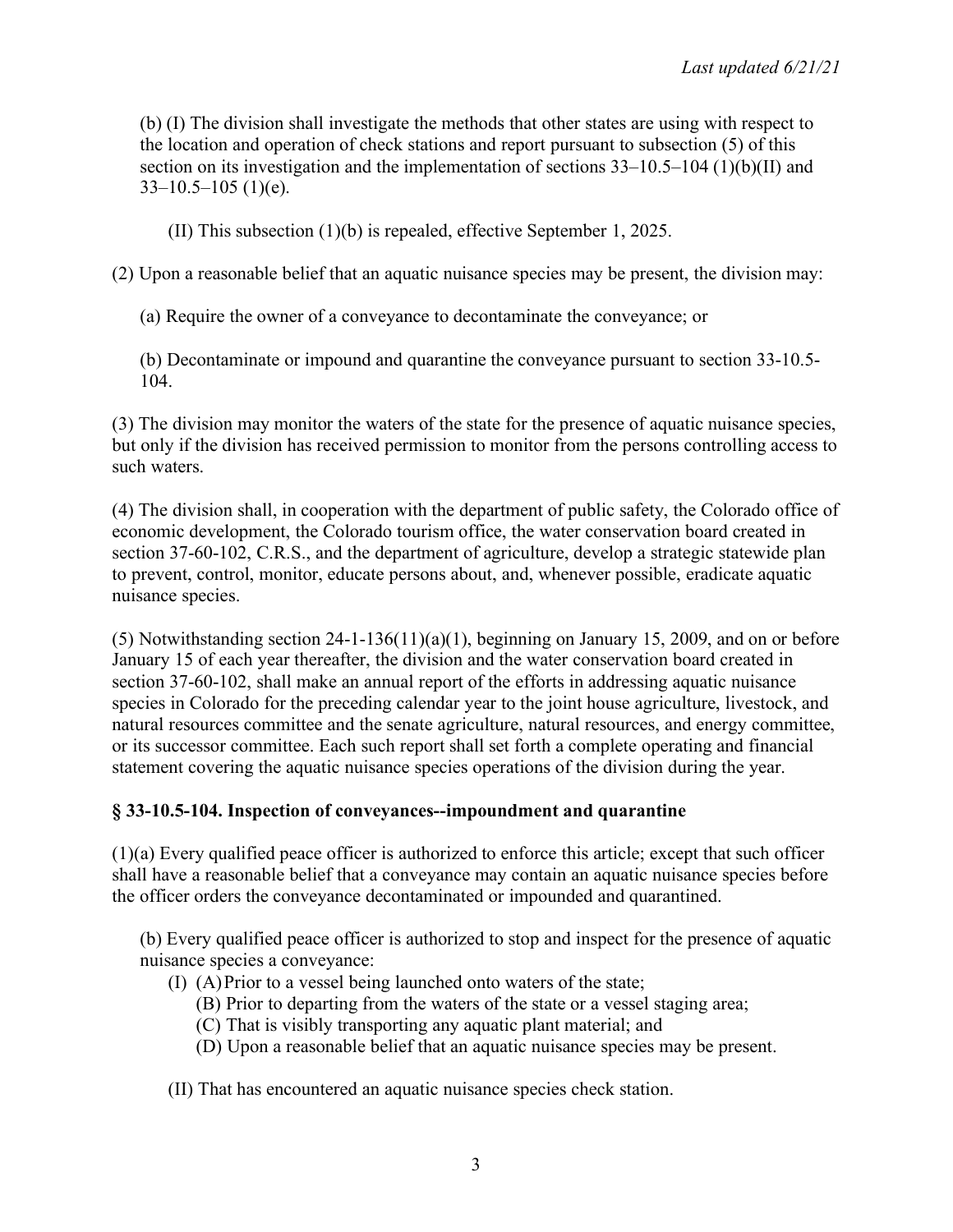(2) Except as provided in subsection (4) of this section, a qualified peace officer may impound and quarantine a conveyance if:

(a) The qualified peace officer finds or reasonably believes that an aquatic nuisance species may be present after conducting an inspection authorized by this article;

(b) The person transporting the conveyance refuses to submit to an inspection authorized by this article for the presence of an aquatic nuisance species; or

(c) The person transporting the conveyance refuses to comply with an order authorized by this article to decontaminate the conveyance.

(3) The impoundment and quarantine of a conveyance may continue for the reasonable period necessary to inspect and decontaminate the conveyance and ensure that the aquatic nuisance species has been completely removed from the conveyance and is no longer living.

(4) Notwithstanding any provision to the contrary, no motor vehicle that is drawing a conveyance shall be impounded or quarantined pursuant to this article; however, the conveyance being drawn is still subject to impoundment and quarantine under this section.

(5) An authorized agent shall have the authority to stop, detain, and inspect a conveyance for the presence of an aquatic nuisance species; however, unless the authorized agent is a qualified peace officer, the authorized agent has no authority to impound and quarantine or order a conveyance decontaminated.

(6)(a) When a conveyance that has been impounded and quarantined pursuant to this section is decontaminated, the division may charge the owner of the conveyance the cost incurred by the division or its contractor in storing and decontaminating the conveyance.

(b) The charge imposed pursuant to subsection (6)(a) of this section shall be transmitted to the state treasurer, who shall credit the amounts to the division of parks and wildlife aquatic nuisance species fund, created in section 33-10.5-108.

# **§ 33-10.5-104.5. Aquatic nuisance species stamp--creation--short title--rules**

(1) The short title of this section is the "Mussel-free Colorado Act".

(2) (a) For any motorboat or sailboat registered in Colorado pursuant to section 33-13-103 for the year 2019 and thereafter, a person shall purchase a separate aquatic nuisance species stamp from the division at a cost of twenty-five dollars to operate or use the motorboat or sailboat on the waters of this state or to possess the motorboat or sailboat at a vessel staging area.

(b) On and after January 1, 2019, for any motorboat or sailboat exempted from registration in Colorado pursuant to section  $33-13-103(1)(b)$  to  $(1)(d)$ , a person shall purchase an aquatic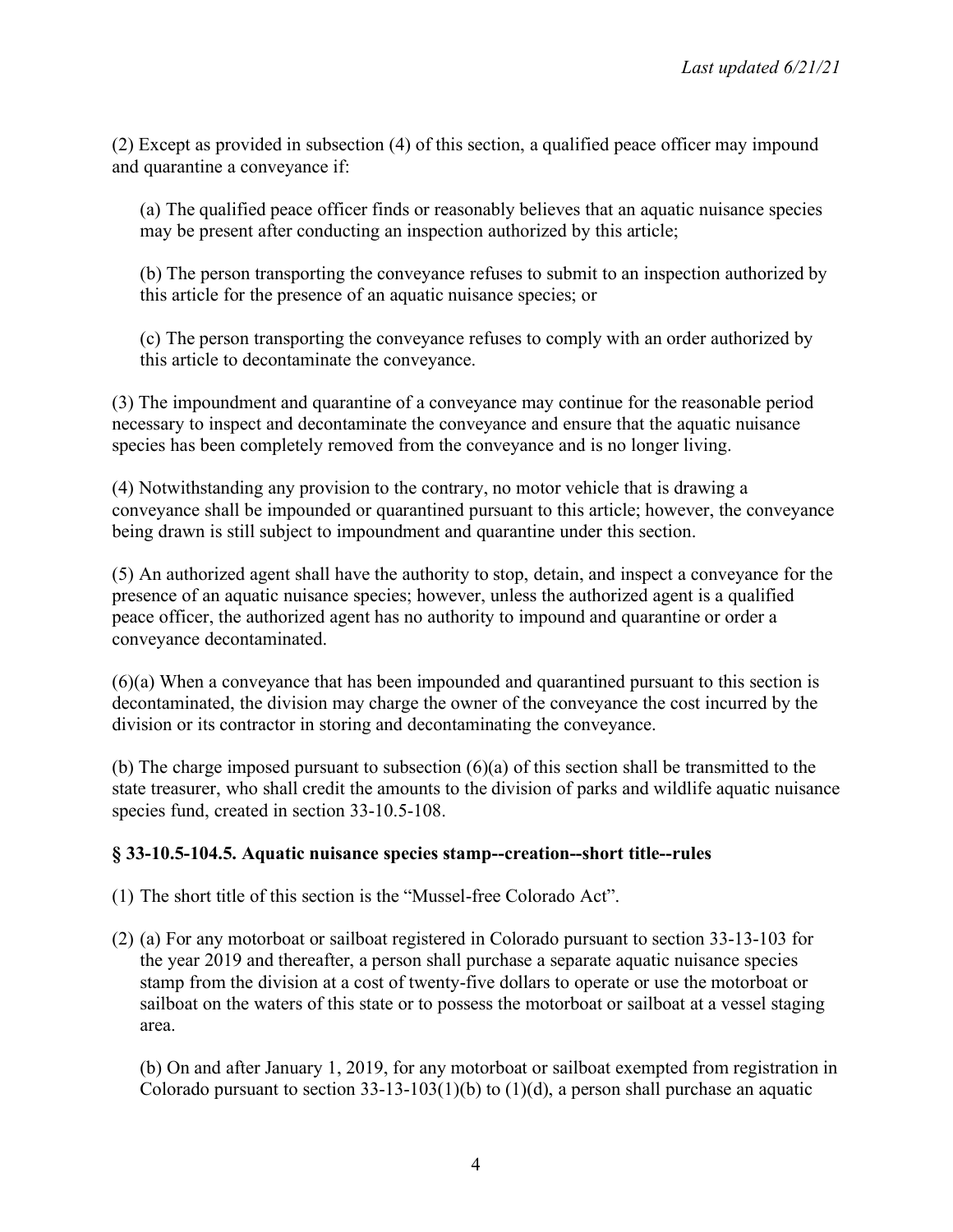nuisance species stamp from the division at a cost of fifty dollars to operate or use the motorboat or sailboat on the waters of this state or to possess the motorboat or sailboat at a vessel staging area; except that a person exempted from registration in Colorado under section 33-13-103(1)(b), but who is a Colorado resident, need only pay twenty-five dollars for an aquatic nuisance species stamp pursuant to subsection (2)(a) of this section.

(c) A person who pays for an aquatic nuisance species stamp for a motorboat or sailboat shall, when operating the motorboat or sailboat, retain the stamp receipt on his or her person or on the motorboat or sailboat.

- (3) The parks and wildlife commission may, by rule adopted after August 8, 2018, adjust the amount of the aquatic nuisance species stamp described in subsection (2) of this section by an amount up to the total amount reflected by the changes made in the United States bureau of labor statistics consumer price index for the Denver-Boulder-Greeley consolidated metropolitan statistical area for all urban consumers and all goods, or its successor index.
- (4) The division shall transmit the stamp fees collected pursuant to this section to the state treasurer, who shall credit them to the division of parks and wildlife aquatic nuisance species fund created in section 33-10.5-108.

# **§ 33-10.5-105. Prohibition of aquatic nuisance species--penalties**

(1) A person shall not:

- (a) Possess, import, export, ship, or transport an aquatic nuisance species;
- (b) Release, place, plant, or cause to be released, placed, or planted into the waters of the state an aquatic nuisance species;
- (c) Refuse to comply with a proper order issued under this article 10.5;
- (d) Fail or refuse to reimburse the division in accordance with section 33-10.5-104(6)(a); or
- (e) If the person encounters an aquatic nuisance species check station, fail or refuse to stop at the aquatic nuisance species check station while transporting a conveyance during the check station's hours of operation without presenting the conveyance for inspection.
- (2) (a) A person who knowingly or willfully violates any of the provisions in subsections (1)(a) to  $(1)(d)$  of this section:
	- (I) For a first offense, is guilty of a class 2 petty offense, as defined by section 18-1.3- 503, and, upon conviction, shall be fined five hundred dollars and issued a warning from the division of the increased penalties for subsequent violations;
	- (II) For a second offense, is guilty of a misdemeanor and, upon conviction, shall be fined one thousand dollars; and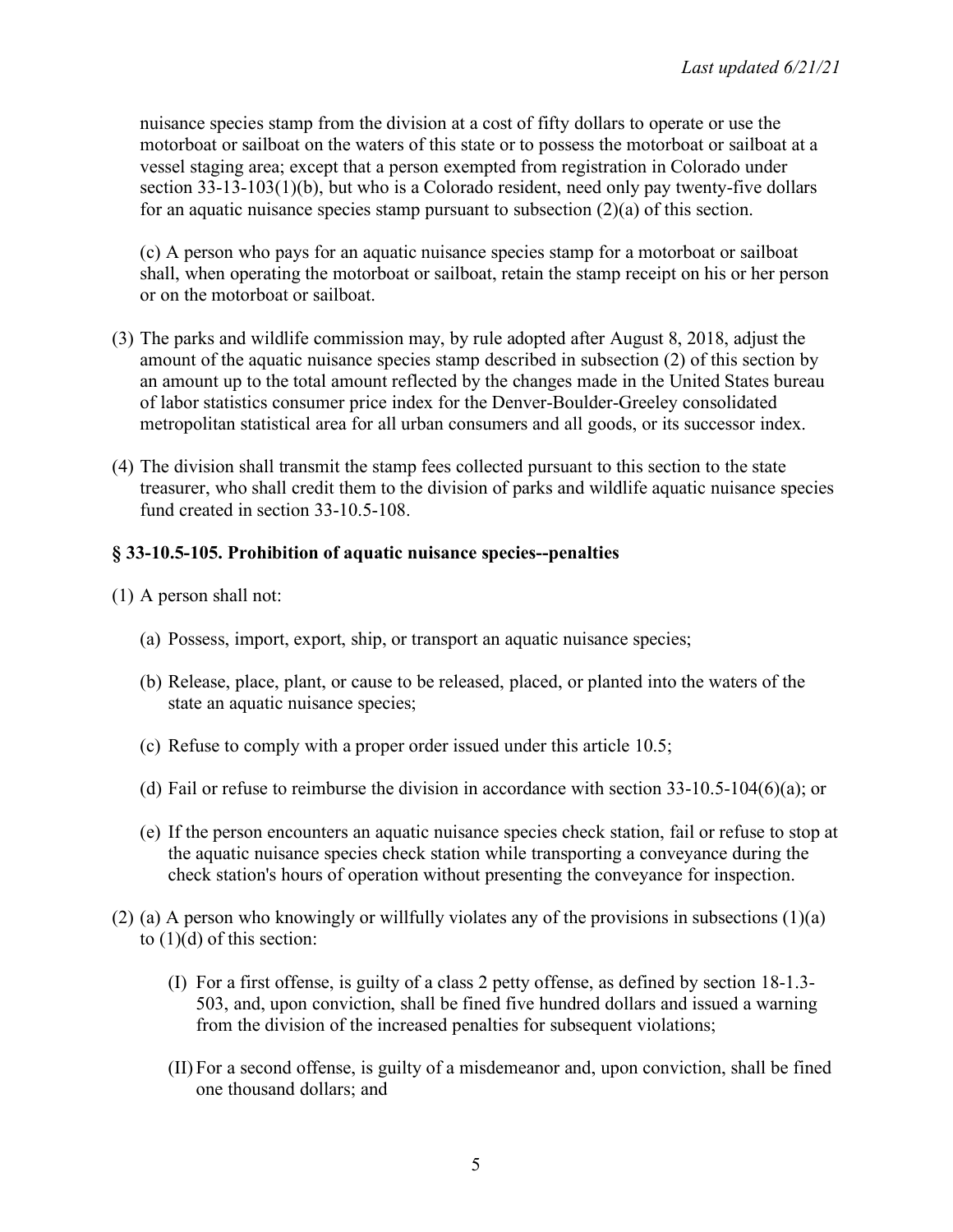(III) For a third and any subsequent offense, commits a class 2 misdemeanor and, upon conviction, shall be punished as provided in section 18-1.3-501.

 $(a.5)$  A person who knowingly or willfully violates subsection  $(1)(e)$  of this section commits a civil infraction and, upon entry of judgment, shall be fined one hundred dollars. When a person is charged with knowingly or willfully violating subsection (1)(e) of this section, the officer shall give a penalty assessment notice to the defendant and follow the procedures in section 33–15–102 (2). If the fine and surcharge are not timely paid, the case shall be heard in the court of competent jurisdiction prescribed on the penalty assessment notice in the manner provided for in article 4 of title 42 for the prosecution of traffic infractions.

(b) The fine amounts collected pursuant to this subsection (2) shall be transmitted to the state treasurer, who shall credit the amounts to the division of parks and wildlife aquatic nuisance species fund, created in section 33-10.5-108.

(3) (a) A person shall not:

- (I) Fail or refuse to comply with a qualified peace officer's or an authorized agent's request, pursuant to section 33-10.5-104, to stop, detain, and inspect any conveyance that the person is operating;
- (II)Launch a vessel without obtaining a conveyance inspection at an aquatic nuisance species check station pursuant to section 33-10.5-103; or
- (III) If required to purchase an aquatic nuisance species stamp pursuant to section 33- 10.5-104.5, fail or refuse to purchase the stamp.
- (b) A person who violates subsection  $(3)(a)$  of this section is guilty of a class 2 petty offense and, upon conviction, shall be punished by a fine of one hundred dollars.
- (c) The proceeds from collection of the fines imposed pursuant to this subsection (3) shall be transmitted to the state treasurer, who shall credit the amounts collected to the division of parks and wildlife aquatic nuisance species fund created in section 33-10.5-108.

# **§ 33-10.5-106. Duty to report**

A person who knows that an aquatic nuisance species is present at a specific location shall immediately report such knowledge and all pertinent information to the division.

# **§ 33-10.5-107. Commission to promulgate rules**

(1) The commission is authorized to promulgate rules pursuant to article 4 of title 24, C.R.S., as necessary to prevent, control, contain, monitor, and, whenever possible, eradicate aquatic nuisance species. In promulgating such rules, the commission shall consult with any affected